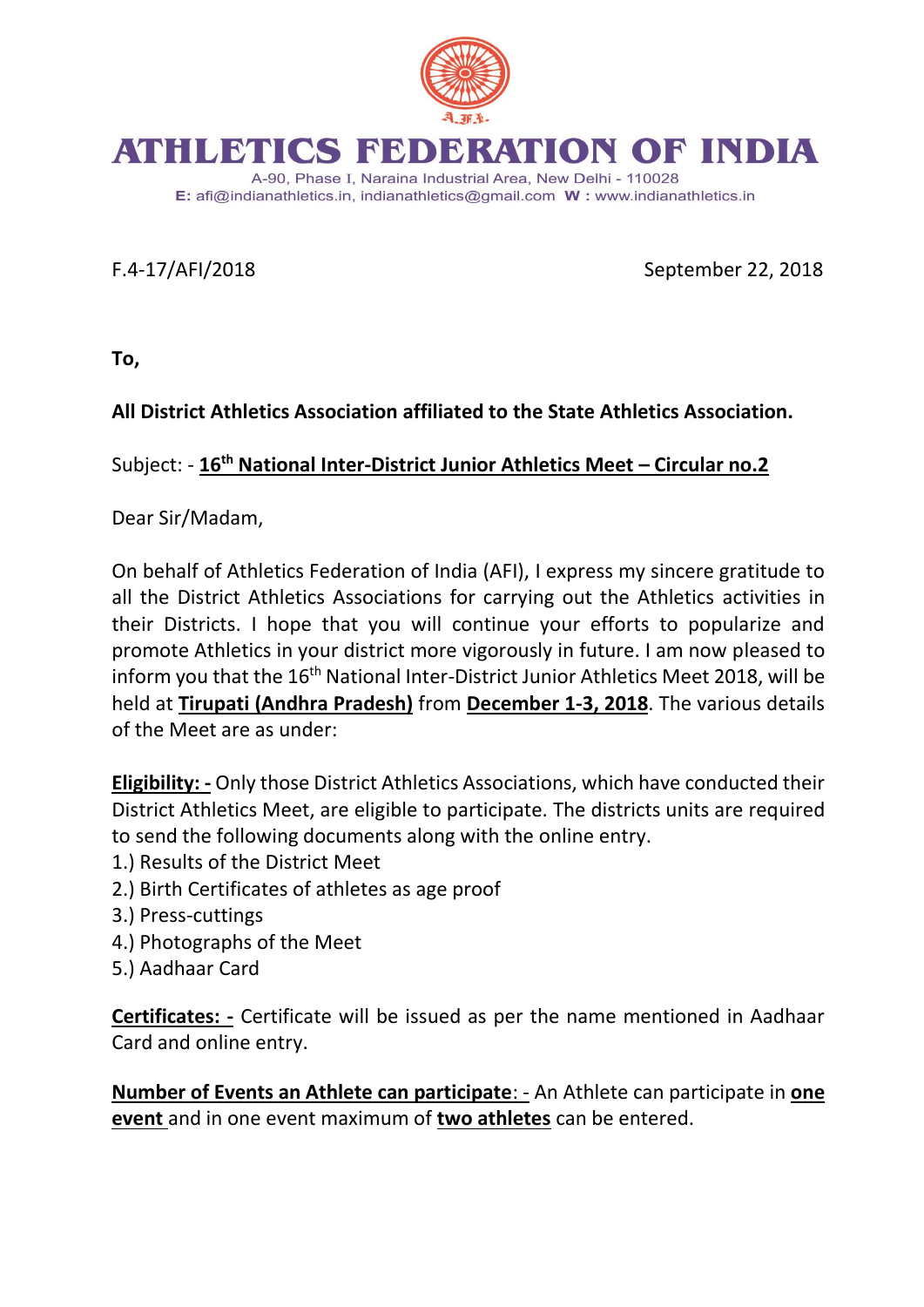## **Events to be conducted in NIDJAM 2018:-**

**Boys and Girls under 14 years**– 100m,600m,High Jump, Long Jump, Shot Put (4kg-Boys & 3kg - girls) – **Five events both for boys and girls.**

**Boys and Girls under 16 years** – 100m,200m,400m,1000m,100m Hurdles (91.4cm- boys & 76.4cm - girls) High Jump, Long Jump, Shot Put (5kg – boys, 3kg -girls), Discus Throw (1.5kg – boys, 1.00 kg – girls),Javelin Throw (700gms – boys, 500gms – girls)– **Ten events both for boys and girls.**

## **Age Brackets**:-

Boys & Girls U/14 years- Born between December 04, 2004 & December 03, 2006 Boys & Girls U/16 years- Born between December 04, 2002 & December 03, 2004

**Minimum Age Limit for Participation**: The minimum age limit for participation in age group of U/14 is 12 years and above as on December 03, 2018. Boys and Girls under 12 years are not eligible to participate.

**Procedure of Sending Entries: - From** this year onwards, Entries to be filled ONLINE on AFI Website [www.indianathletics.in](http://www.indianathletics.in/) . For ONLINE entries, each District Unit will be provided Login ID & Password and ONLINE entry will remain open from 1<sup>st</sup> October to 15<sup>th</sup> November 2018.

Only Online Entries will be accepted this time. Entries will not be accepted on whatsapp or Email or any other mode.

**Last Date of Entry**: - The last date of receipt of Entries "ONLINE" **November 15, 2018**.

## **For any enquiry, please contact:** -

1.) Mr.C.S. Rathi- 9313167978 Coordinator, Athletics Federation of India

**Food & Accommodation:** - Food will be provided from November 29<sup>th</sup> evening to December 04<sup>th</sup>, 2018 upto Lunch Check in -29th November after 12 noon Check out  $-4$ <sup>th</sup> December upto Lunch

**Climate**: Climate of Tirupati (Andhra Pradesh) during the period will be maximum 30 degree and minimum 19 degree temperature.

**Return Journey Reservations**: - The organizers will not be in a position to assist you in getting return journey reservations. You are therefore, advised to get return journey reservation done in advance to avoid any difficulty to your athletes.